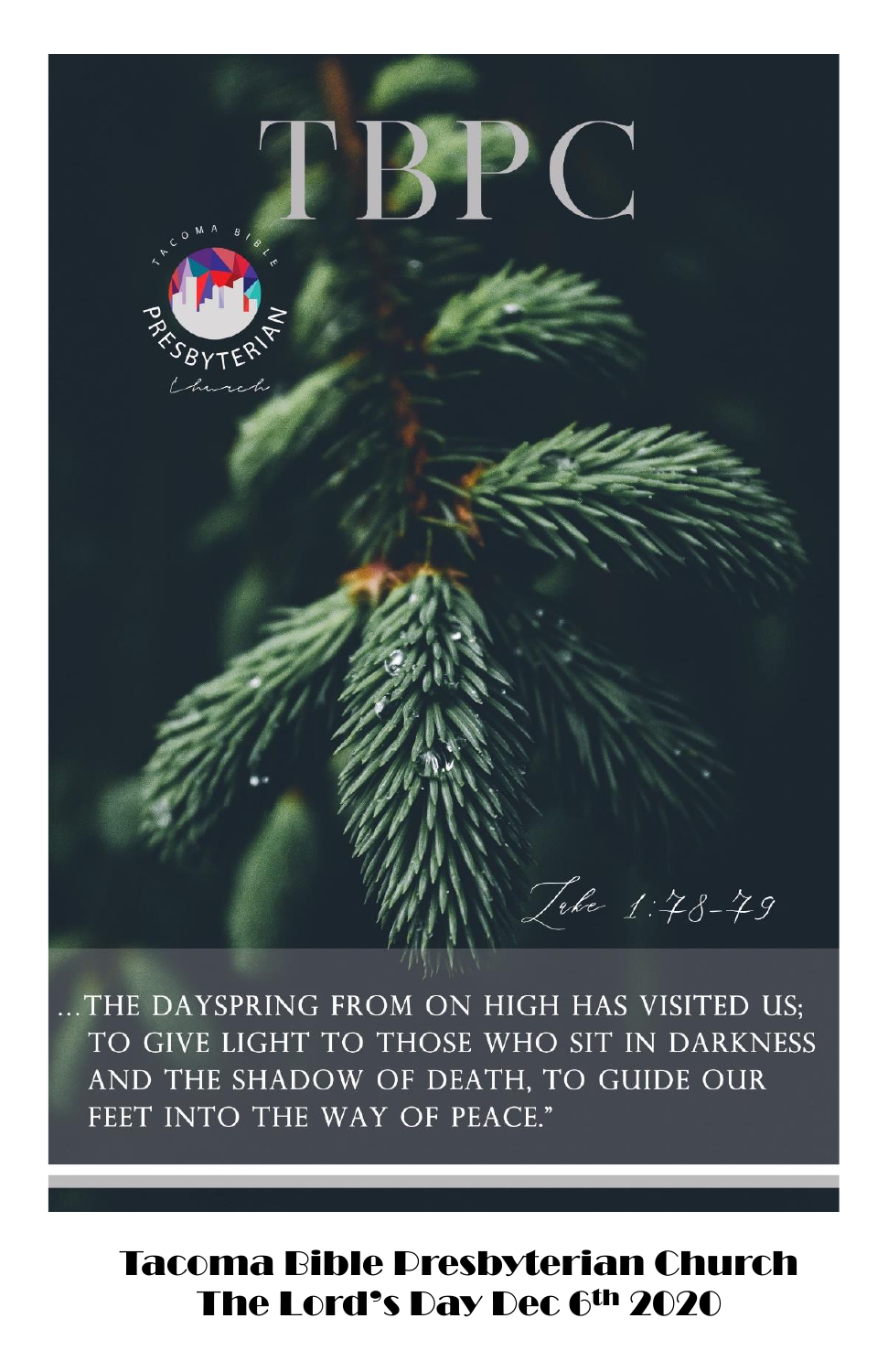## **Morning Worship to the Glory of God at 10:30AM**

### *Beholding God, Pursuing Righteousness, Proclaiming Christ*

 **Prayer & Preparation,** Piano Prelude

**Silent Prayer**

- **\* Call to Worship (Pastor Fisher):** Psalms 111:1 Praise the LORD! I will praise the LORD with my whole heart, In the assembly of the upright and in the congregation.
- **\* Invocation (Pastor Fisher)**
- \* **Hymn #194** *O Come, O Come, Emmanuel (Mr. Brillhart, Assistant to the Pastor)*

## **RESPONSIVE READING (Pastor Fisher): Isaiah 11:1-10**

- **<sup>1</sup>***There shall come forth a Rod from the stem of Jesse, And a Branch shall grow out of his roots.*
- **<sup>2</sup> The Spirit of the Lord shall rest upon Him, The Spirit of wisdom and understanding,**
- 2b *The Spirit of counsel and might, The Spirit of knowledge and of the fear of the Lord.*
- **<sup>3</sup>His delight is in the fear of the Lord, And He shall not judge by the sight of His eyes, Nor decide by the hearing of His ears;**
- *<sup>4</sup>But with righteousness He shall judge the poor, And decide with equity for the meek of the earth;*
- 4b  **He shall strike the earth with the rod of His mouth, And with the breath of His lips He shall slay the wicked.**
- **<sup>5</sup>***Righteousness shall be the belt of His loins, And faithfulness the belt of His waist.*
- **<sup>6</sup>"The wolf also shall dwell with the lamb, The leopard shall lie down with the young goat,**
- **6b** *The calf and the young lion and the fatling together; And a little child shall lead them.*
- **<sup>7</sup>The cow and the bear shall graze; Their young ones shall lie down together; And the lion shall eat straw like the ox.**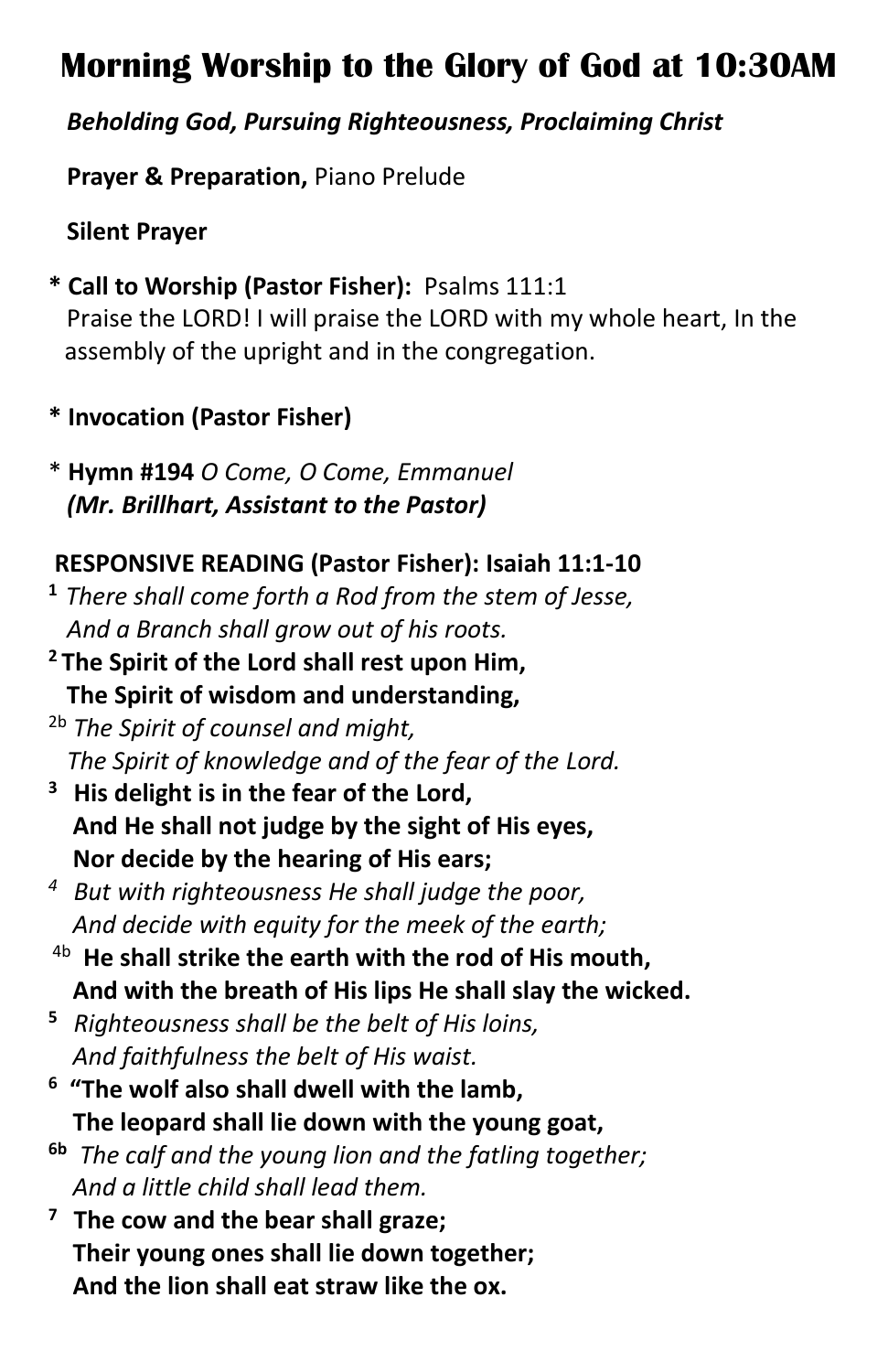- **<sup>8</sup>***The nursing child shall play by the cobra's hole, And the weaned child shall put his hand in the viper's den.*
- **<sup>9</sup>They shall not hurt nor destroy in all My holy mountain, For the earth shall be full of the knowledge of the Lord As the waters cover the sea.**
- **<sup>10</sup>***"And in that day there shall be a Root of Jesse, Who shall stand as a banner to the people; For the Gentiles shall seek Him, And His resting place shall be glorious."*

#### **PASTORAL PRAYER**

### **\* Hymn #229,** *Gentle Mary Laid Her Child (Mr. Brillhart)*

### **SCRIPTURE READING (Mr. Brillhart):** Revelation 22:6-21

Then he said to me, "These words *are* faithful and true." And the Lord God of the holy prophets sent His angel to show His servants the things which must shortly take place. (7) "Behold, I am coming quickly! Blessed *is* he who keeps the words of the prophecy of this book." (8) Now I, John, saw and heard these things. And when I heard and saw, I fell down to worship before the feet of the angel who showed me these things. (9) Then he said to me, "See *that you do* not *do that.* For I am your fellow servant, and of your brethren the prophets, and of those who keep the words of this book. Worship God." (10) And he said to me, "Do not seal the words of the prophecy of this book, for the time is at hand. (11) He who is unjust, let him be unjust still; he who is filthy, let him be filthy still; he who is righteous, let him be righteous still; he who is holy, let him be holy still." (12) "And behold, I am coming quickly, and My reward *is* with Me, to give to every one according to his work. (13) I am the Alpha and the Omega, *the* Beginning and *the* End, the First and the Last." (14) Blessed *are* those who do His commandments, that they may have the right to the tree of life, and may enter through the gates into the city. (15) But outside *are* dogs and sorcerers and sexually immoral and murderers and idolaters, and whoever loves and practices a lie. (16) "I, Jesus, have sent My angel to testify to you these things in the churches. I am the Root and the Offspring of David, the Bright and Morning Star." (17) And the Spirit and the bride say, "Come!" And let him who hears say, "Come!" And let him who thirsts come. Whoever desires, let him take the water of life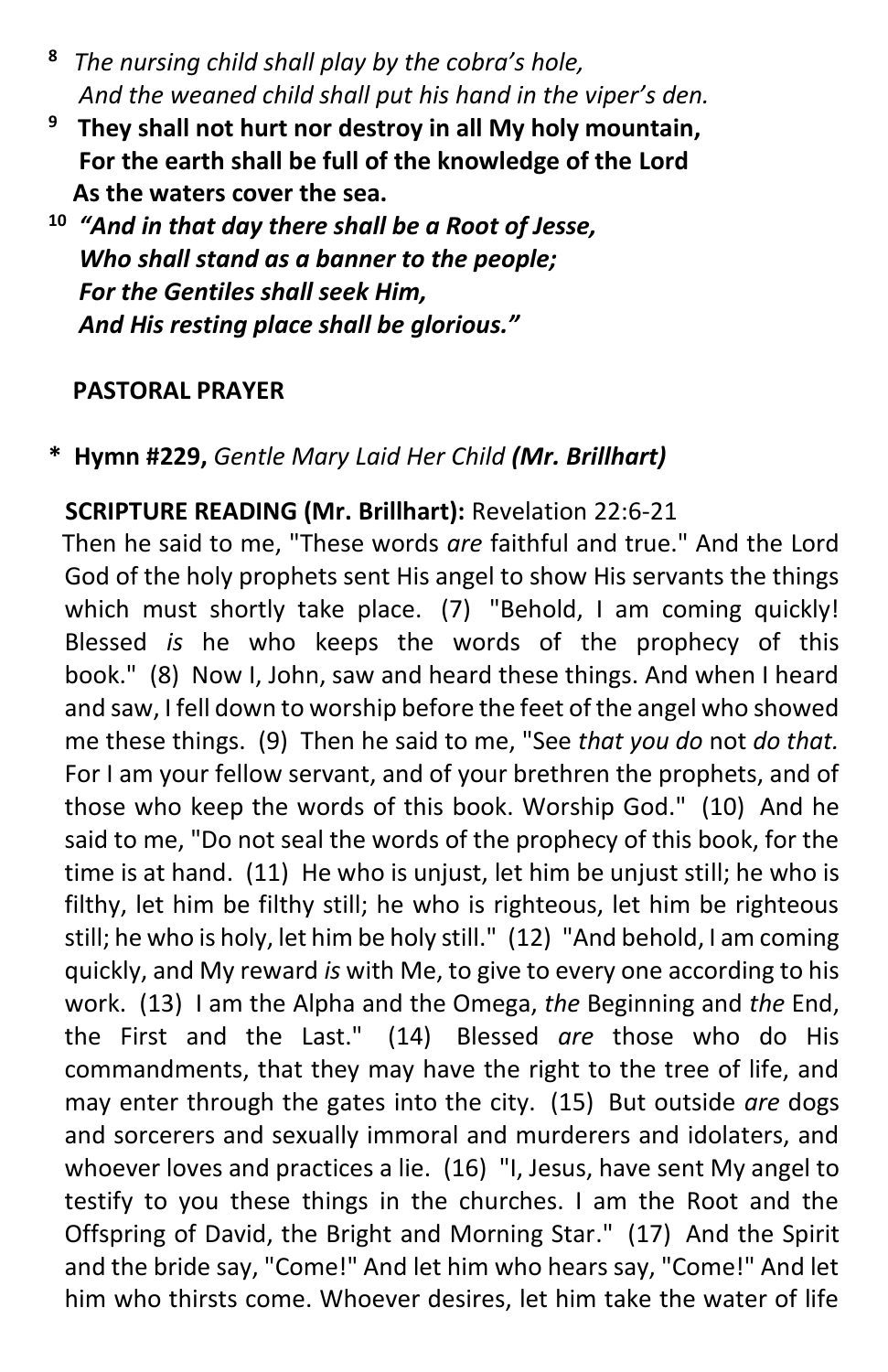freely. (18) For I testify to everyone who hears the words of the prophecy of this book: If anyone adds to these things, God will add to him the plagues that are written in this book; (19) and if anyone takes away from the words of the book of this prophecy, God shall take away his part from the Book of Life, from the holy city, and *from* the things which are written in this book. (20) He who testifies to these things says, "Surely I am coming quickly." Amen. Even so, come, Lord Jesus! (21) The grace of our Lord Jesus Christ *be* with you all. Amen.

 **Message**: Revelation 22:16 "Tidings of Comfort and Joy **Pastor G.W. Fisher**

**\* Hymn #233,** *To Us A Child Of Hope Is Born (Mr. Brillhart)*

### **Benediction (Pastor Fisher)**

#### **Doxology,** #731

 Praise God from whom all blessings flow; praise Him, all creatures here below; praise Him above, ye heavenly host: praise Father, Son, and Holy Ghost. Amen.

*\* All who are able, please stand*

## **Evening Worship on Facebook: Live at 6:00PM**

#### **\* Call to Worship**: Psalms 149:1-2

 Praise the LORD! Sing to the LORD a new song, And His praise in the assembly of saints. Let Israel rejoice in their Maker; Let the children of Zion be joyful in their King.

#### **\* Invocation**

#### **SCRIPTURE: 2 Chronicles 29:25-36**

And he stationed the Levites in the house of the LORD with cymbals, with stringed instruments, and with harps, according to the commandment of David, of Gad the king's seer, and of Nathan the prophet; for thus *was* the commandment of the LORD by his prophets. (26) The Levites stood with the instruments of David, and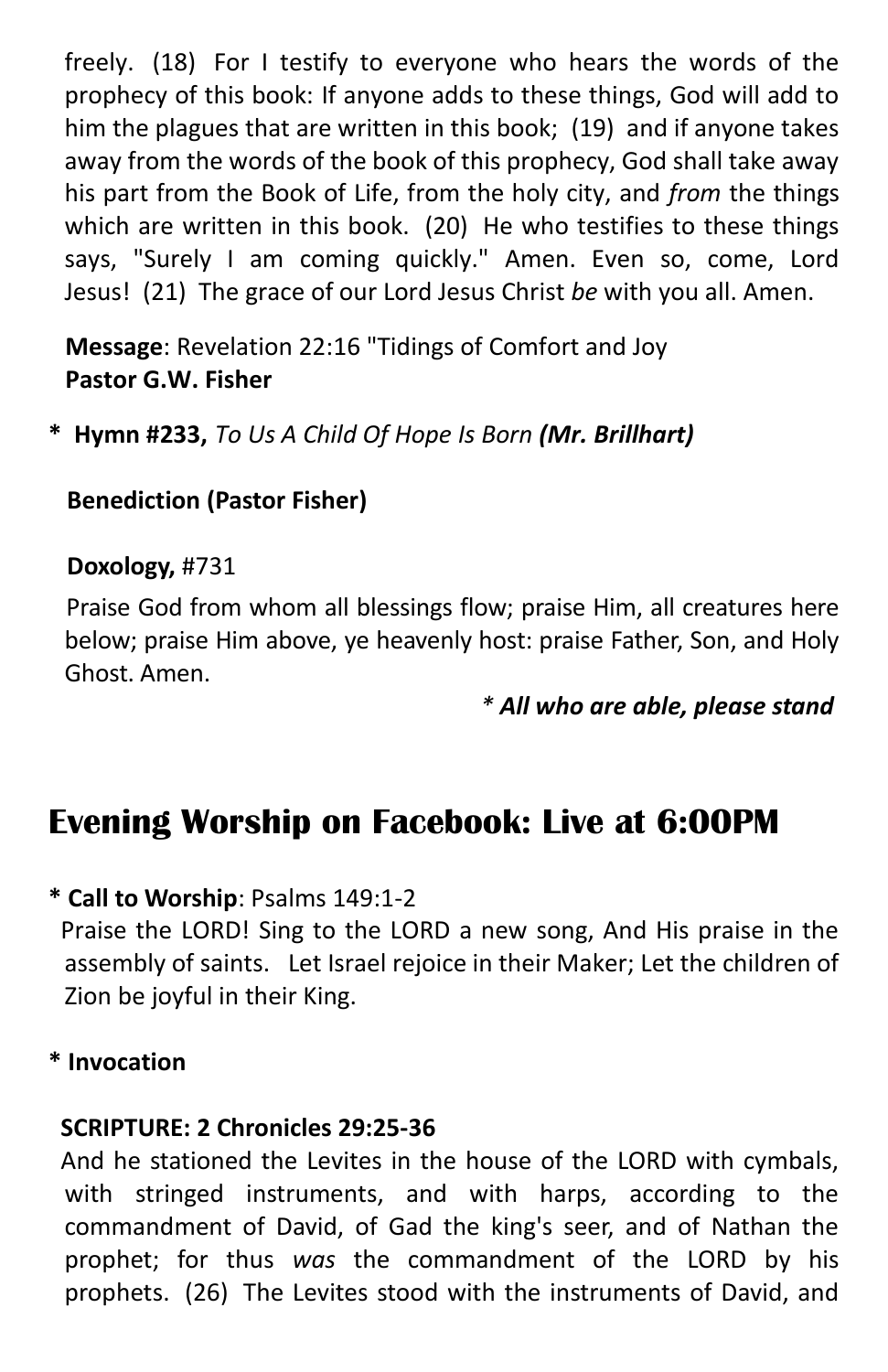the priests with the trumpets. (27) Then Hezekiah commanded *them* to offer the burnt offering on the altar. And when the burnt offering began, the song of the LORD *also* began, with the trumpets and with the instruments of David king of Israel. (28) So all the assembly worshiped, the singers sang, and the trumpeters sounded; all *this continued* until the burnt offering was finished. (29) And when they had finished offering, the king and all who were present with him bowed and worshiped. (30) Moreover King Hezekiah and the leaders commanded the Levites to sing praise to the LORD with the words of David and of Asaph the seer. So they sang praises with gladness, and they bowed their heads and worshiped. (31) Then Hezekiah answered and said, "Now *that* you have consecrated yourselves to the LORD, come near, and bring sacrifices and thank offerings into the house of the LORD." So the assembly brought in sacrifices and thank offerings, and as many as were of a willing heart *brought* burnt offerings. (32) And the number of the burnt offerings which the assembly brought was seventy bulls, one hundred rams, *and* two hundred lambs; all these *were* for a burnt offering to the LORD. (33) The consecrated things *were* six hundred bulls and three thousand sheep. (34) But the priests were too few, so that they could not skin all the burnt offerings; therefore their brethren the Levites helped them until the work was ended and until the *other* priests had sanctified themselves, for the Levites were more diligent in sanctifying themselves than the priests. (35) Also the burnt offerings *were* in abundance, with the fat of the peace offerings and *with* the drink offerings for *every* burnt offering. So the service of the house of the LORD was set in order. (36) Then Hezekiah and all the people rejoiced that God had prepared the people, since the events took place so suddenly.

 **MESSAGE:** "The Life and Times of King Hezekiah—All the Assembly Worshipped"  **Pastor G.W. Fisher**

 **BENEDICTION**